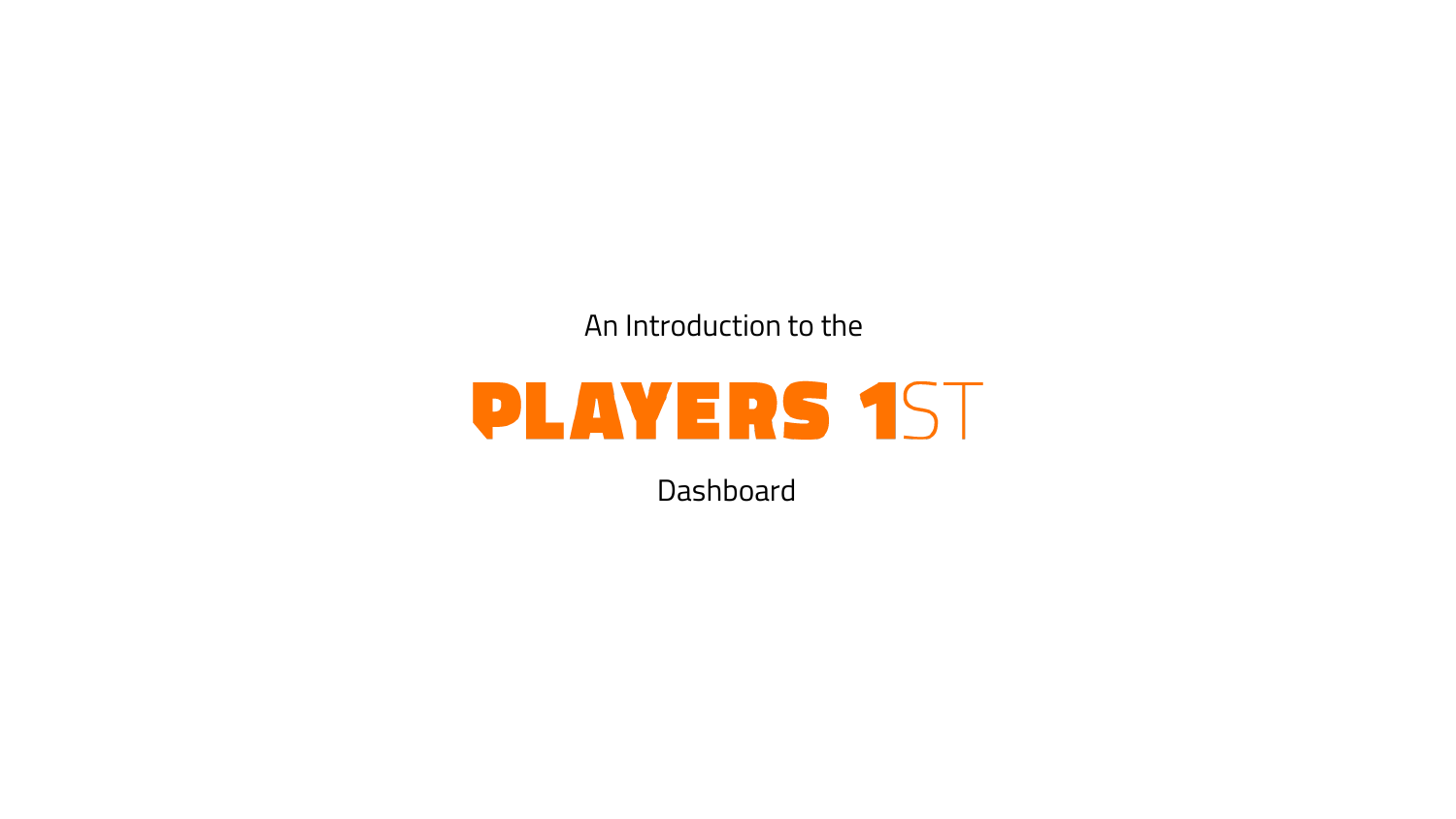### How to get started



Click the "Leden" icon to go to the results

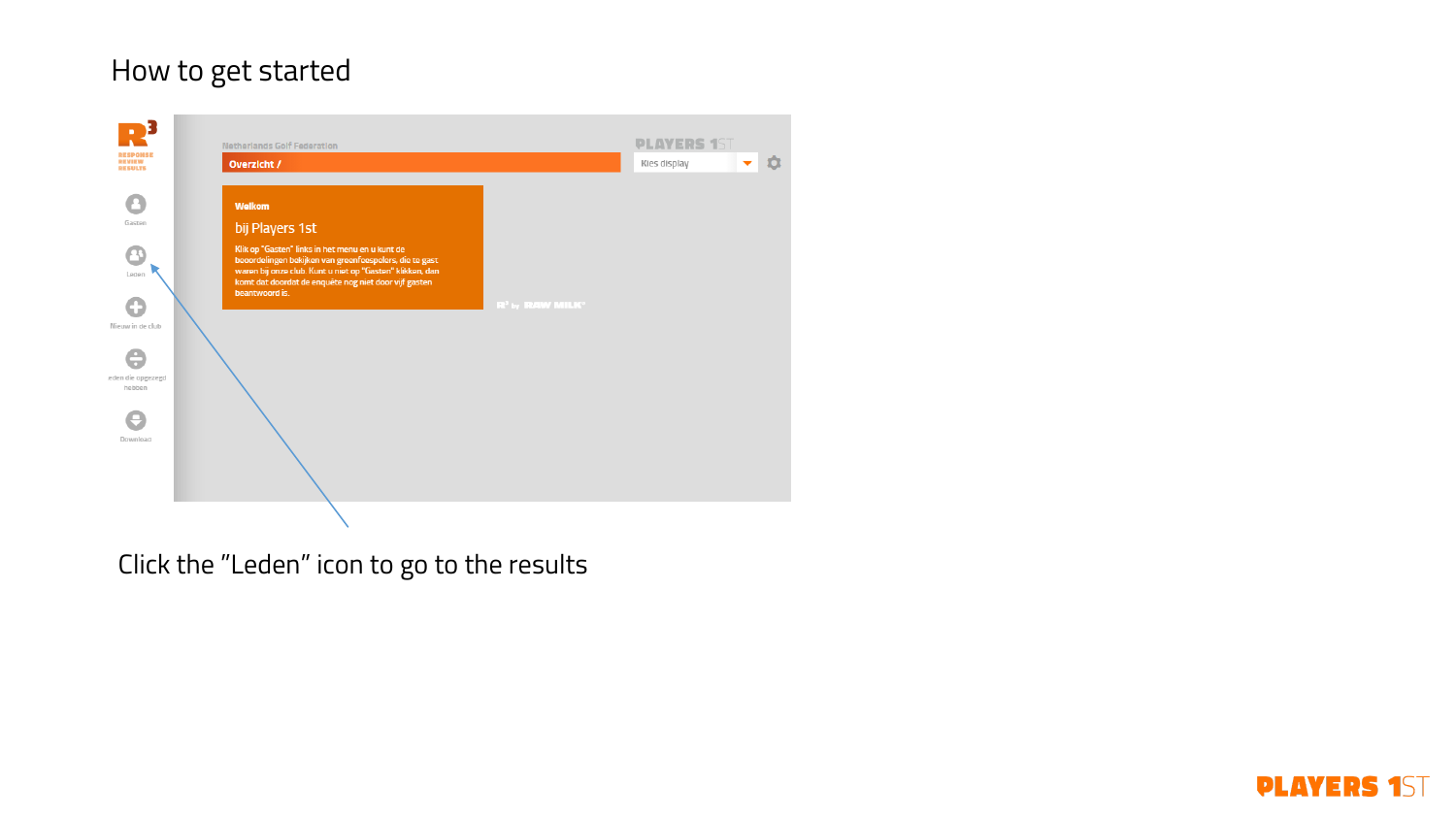# Basic information



- Number of members who have answered can be seen here
- Results are mostly an average on a scale from 0 to 100. The higher score, the better
- If there is a "%" after the result, the results is in percentage and not an average
- The orange bar next to "De baan" indicates that results on background variables are for De Baan. For example men are rating the course at 72 and women rates it at 74
- The "Ambassadeurs -score" indicates how big a share of the members that will recommend your club to others minus those members who do not want to recommend your club
- Benchmark (average of all pilot clubs) can be obtained by clicking the "Pilot" icon

**DLAYERS**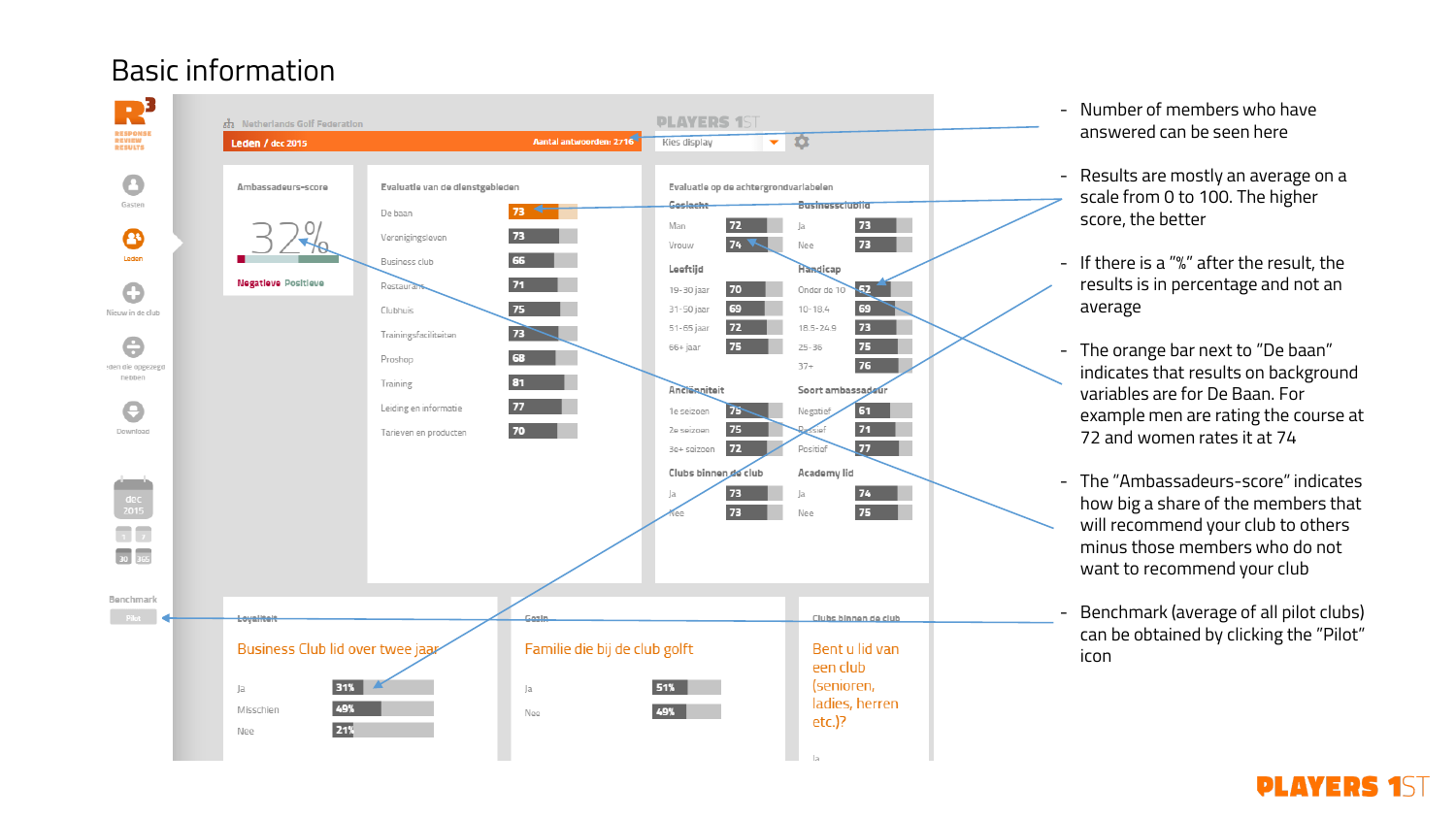#### R, **PLAYERS 1ST ชื่อ** Netherlands Golf Federation **RESPONSE<br>REVIEW<br>RESULTS** Aantal antwoorden: 2716 ▼☆ Leden / dec 2015 Kies display a Ambassadeurs-score Evaluatie van de dienstgebieden Evaluatie op de achtergrondvariabelen Gasten Businessclublid Geslacht 73 . De baan Man  $72$  $|a|$  $22 \boldsymbol{\Theta}$ 73 . Verenigingsleven  $74$  $73$ Vrouw Nee Leden 66 **Business club** Leeftijd **Nandicap Negatieve** Positieve  $71 - 4$ Restaurant G 62 2 19-30 jaar Onderde 10 69  $10 - 18.4$ Clubhuis 31-50 jaar Nieuw in de club **X3** 72 18.5-24.9 51-65 jaar 73 . Trainingsfaciliteiten e  $75<$ 75  $25 - 36$ 66+ jaar 68 Proshop  $76$  $37+$ den die opgezegd hebben 81 ... Training Soort ambassadeur Anciënniteit 77 Leiding en informatie  $\mathbb{F}$ e 1e seizoen Negatief  $71$  $70$ Passief Download 2e seizoen Tarieven en producten 72  $77$ Positief 3e+ seizoen Clubs binnen de club Academy lid 73 74  $|a|$  $|a|$  $\overline{13}$  $75$ Nee Nee  $\overline{1}$ 30 365 Benchmark Loyaliteit Gezin Clubs binnen de club Business Club lid over twee jaar Familie die bij de club golft Bent u lid van een club (senioren, 31% 51% Ja Ja ladies, herren Misschien 49% 49% Nee  $etc.$ )? 21% Nee

# Basic features / ways to navigate (1/4)

- If you for example click on the bar right to the word "Restaurant" results on background variables will update and show results on members evaluation of the restaurant. The same can be done with all service areas (dienstgebieden)
- If you click a bar next to a background variable, for example the bar right to "Onder de 10" in Handicap, all results will update and show results on how members with a HCP below 10 have evaluated the service areas. As long as there are five members in a group a result will be shown
- It is also possible to click more than one background variable, for example men with a HCP age 66+ and so on
- If you click the text in the service area figure, for example "Training" you will be directed to the specific results for this area. That is the questions that we have asked the members concerning Training. See example on next slide

#### **DLAVERS**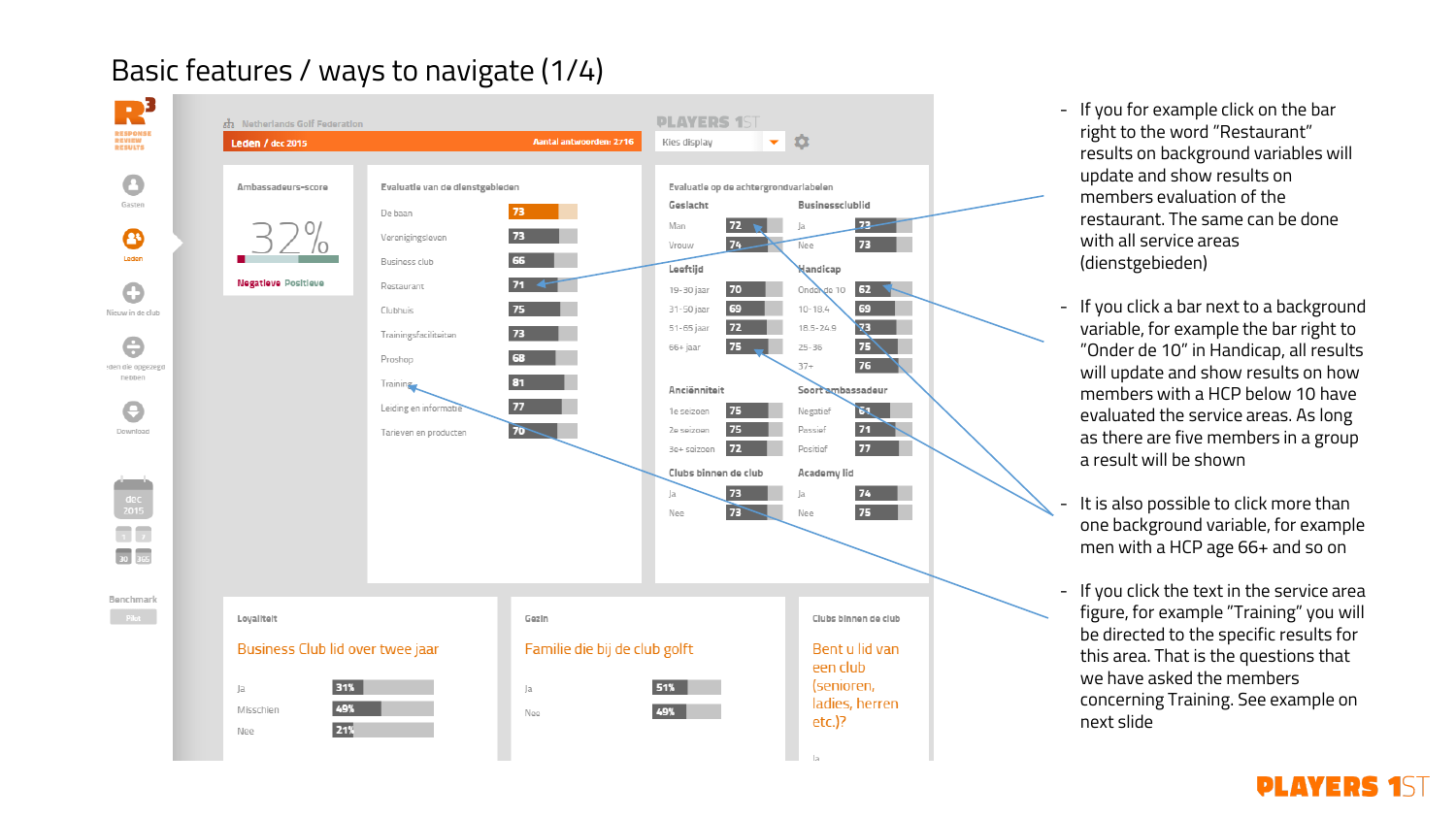### Basic features / ways to navigate (2/4)



- Here are the result on the specific questions we have asked concerning **Training**
- Same navigation possibilities as
	- Click on bar to shift results on background variables
	- Click a bar or more in background area to update results for the specific questions
- Notice that it is possible to see results for each pro/trainer in the club

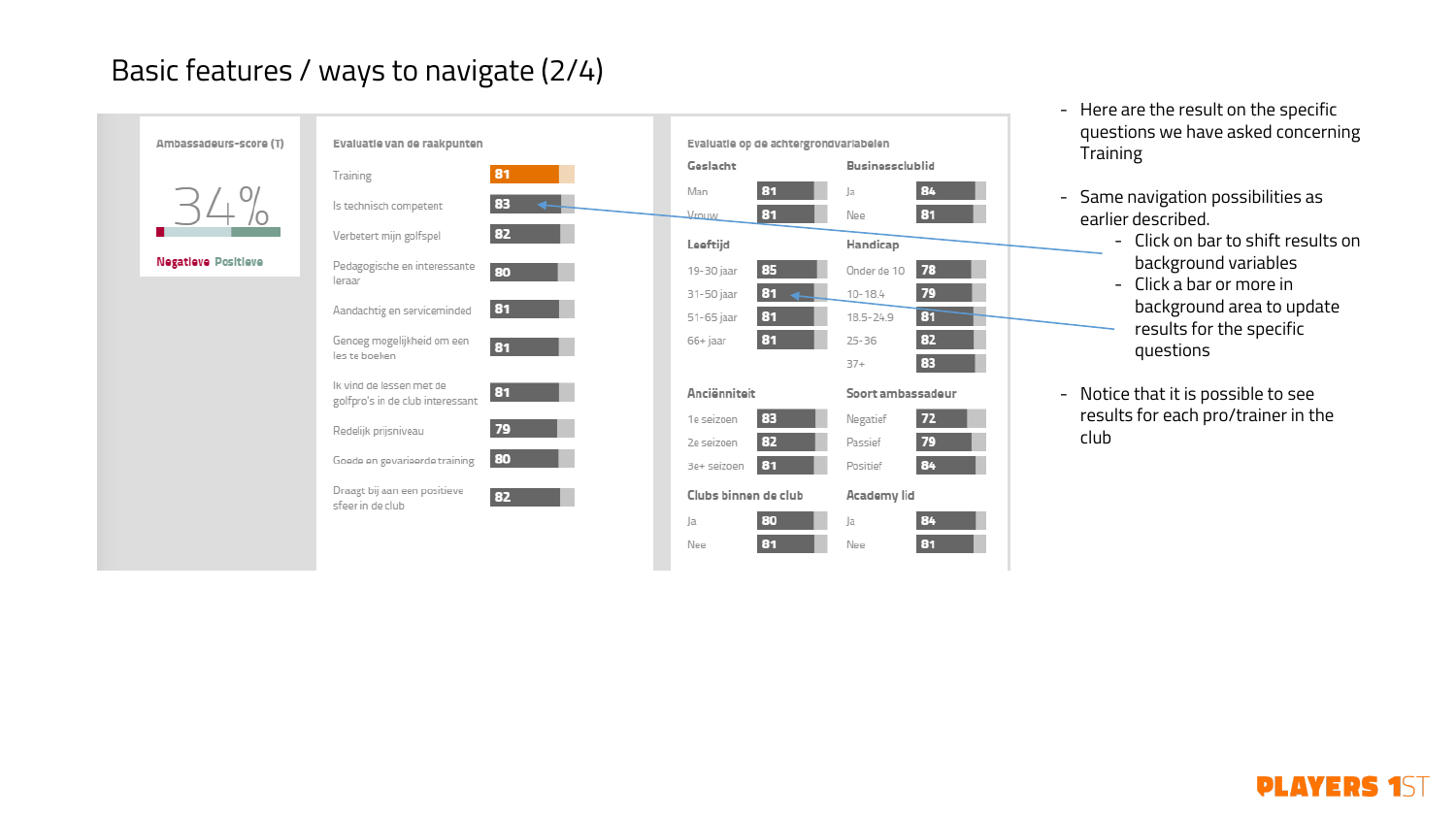### Basic features / ways to navigate (3/4)



- Click the ambassadeurs -score figure to go to ambassadeurs -score site
- It is possible to see the ambassador score on different background variables
- This illustration is very central as it shows the specific touchpoints/questions that you should improve to obtain biggest positive impact on members satisfaction
- The questions are not necessarily the same for all member groups. Differences can be seen by clicking on different member groups/background variables

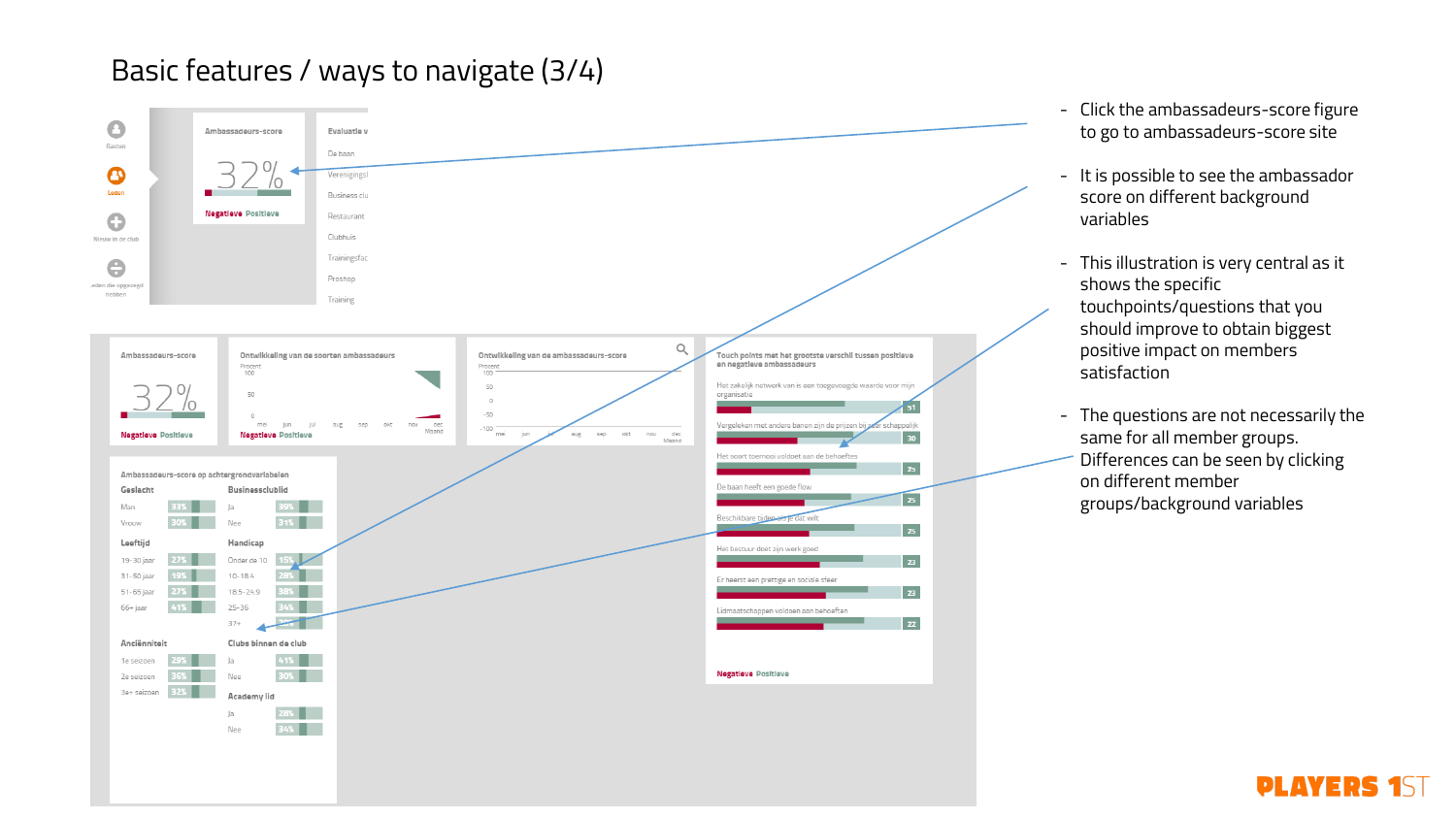#### Basic features / ways to navigate (4/4)



#### **PLAYERS 1ST**